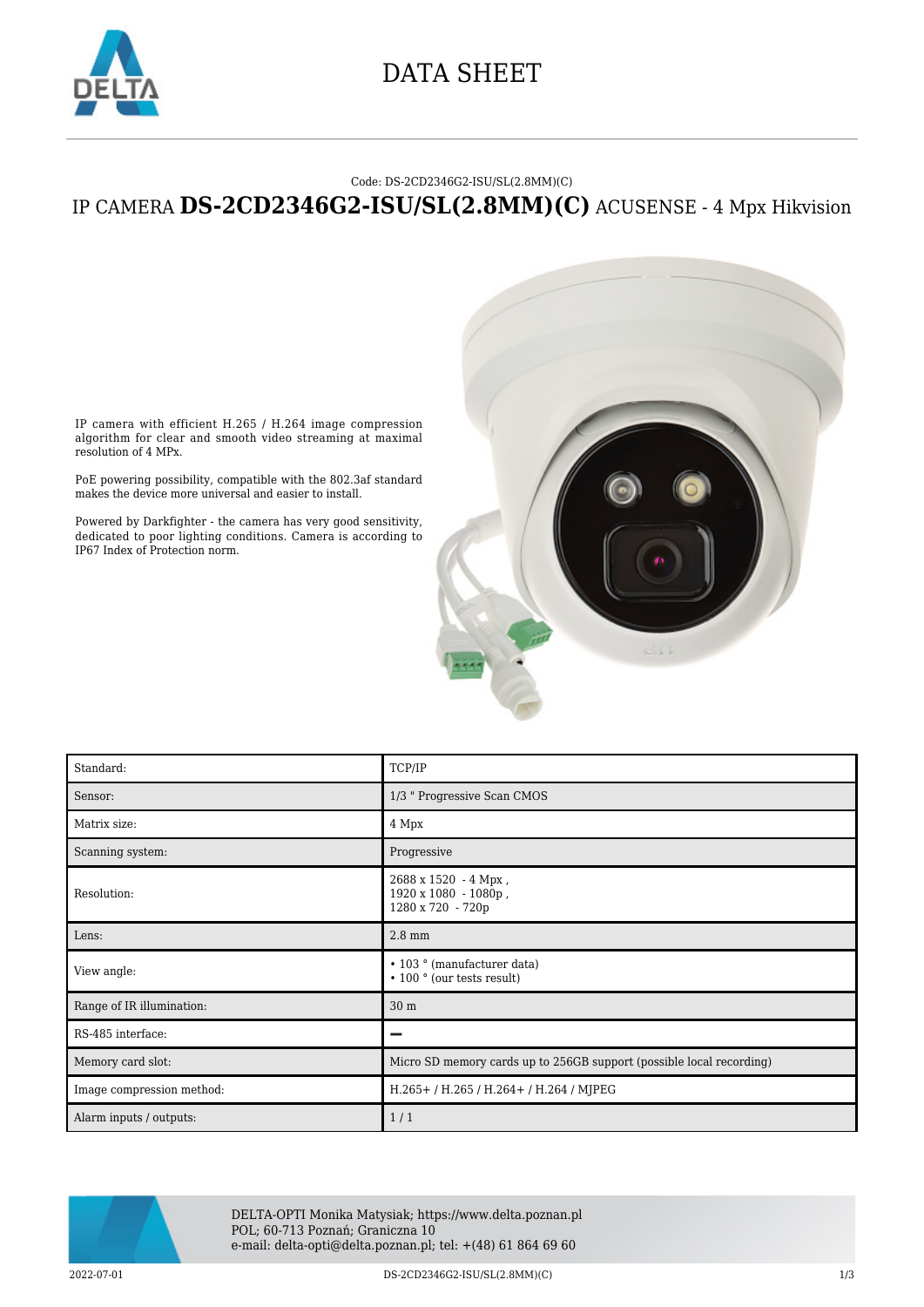

## DATA SHEET

| Audio:<br>Main stream frame rate:<br>Network interface: | • Microphone built-in<br>• 1 Audio input<br>• 1 Audio output<br>• Speaker built-in - Alarm siren<br>• Bi-directional audio streaming support<br>25 fps @ 4 Mpx<br>10/100 Base-T (RJ-45)                                                                                                                                                                                                                                                                                                                                                                                                                                                                                                                                                                                                                                                                                                                                                                                                                                                                                                                                                                                                                                                                                          |
|---------------------------------------------------------|----------------------------------------------------------------------------------------------------------------------------------------------------------------------------------------------------------------------------------------------------------------------------------------------------------------------------------------------------------------------------------------------------------------------------------------------------------------------------------------------------------------------------------------------------------------------------------------------------------------------------------------------------------------------------------------------------------------------------------------------------------------------------------------------------------------------------------------------------------------------------------------------------------------------------------------------------------------------------------------------------------------------------------------------------------------------------------------------------------------------------------------------------------------------------------------------------------------------------------------------------------------------------------|
| Network protocols:                                      | TCP/IP, ICMP, HTTP, HTTPS, FTP, DHCP, DNS, DDNS, RTP, RTSP, NTP, UPnP,<br>SMTP, IGMP, IEEE 802.1x, QoS, IPv4/IPv6, UDP, Bonjour, SSL / TLS, PPPoE, SNMP,<br>ARP                                                                                                                                                                                                                                                                                                                                                                                                                                                                                                                                                                                                                                                                                                                                                                                                                                                                                                                                                                                                                                                                                                                  |
| WEB Server:                                             | Built-in                                                                                                                                                                                                                                                                                                                                                                                                                                                                                                                                                                                                                                                                                                                                                                                                                                                                                                                                                                                                                                                                                                                                                                                                                                                                         |
| Max. number of on-line users:                           | 6                                                                                                                                                                                                                                                                                                                                                                                                                                                                                                                                                                                                                                                                                                                                                                                                                                                                                                                                                                                                                                                                                                                                                                                                                                                                                |
| ONVIF:                                                  | 18.12                                                                                                                                                                                                                                                                                                                                                                                                                                                                                                                                                                                                                                                                                                                                                                                                                                                                                                                                                                                                                                                                                                                                                                                                                                                                            |
| Main features:                                          | • Camera from AcuSense series<br>• WDR - 120 dB - Wide Dynamic Range<br>• 3D-DNR - Digital Noise Reduction<br>• BLC/HLC - Back Light / High Light Compensation<br>• ROI - improve the quality of selected parts of image<br>• Anti-Flicker - The technology eliminates the tiring eyes flickering image effect<br>• ANR - Automatic Network Replenishment allows to save image to the card when the<br>network connection with DVR is break (network failure) and next synchronize its<br>• NAS - Network Attached Storage support - allows to connect memory resources<br>directly to the computer network<br>• Day/night mode<br>• ICR - Movable InfraRed filter<br>• Auto White Balance<br>• AGC - Automatic Gain Control<br>• Possibility to change the resolution, quality and bit rate<br>• Sharpness - sharper image outlines<br>• Mirror - Mirror image<br>• Configurable Privacy Zones<br>• Motion Detection<br>• Filtering of false alarms based on the recognition of persons and vehicles<br>• Light and sound alarm,<br>• Intelligent Image Analysis : intrusion, crossing the line (tripwire), detection of entry<br>into the area / exit from the area - classification of people and vehicles, scene<br>changing, face detection, advanced face capture features |
| Mobile phones support:                                  | Port no.: 8000 or access by a cloud (P2P)<br>• Android: Free application Hik-Connect<br>• iOS: Free application Hik-Connect                                                                                                                                                                                                                                                                                                                                                                                                                                                                                                                                                                                                                                                                                                                                                                                                                                                                                                                                                                                                                                                                                                                                                      |
| Default IP address:                                     | 192.168.1.64                                                                                                                                                                                                                                                                                                                                                                                                                                                                                                                                                                                                                                                                                                                                                                                                                                                                                                                                                                                                                                                                                                                                                                                                                                                                     |
| Default admin user / password:                          | admin / -<br>The administrator password should be set at the first start                                                                                                                                                                                                                                                                                                                                                                                                                                                                                                                                                                                                                                                                                                                                                                                                                                                                                                                                                                                                                                                                                                                                                                                                         |
| Web browser access ports:                               | 80                                                                                                                                                                                                                                                                                                                                                                                                                                                                                                                                                                                                                                                                                                                                                                                                                                                                                                                                                                                                                                                                                                                                                                                                                                                                               |
| PC client access ports:                                 | Port no.: 8000 or access by a cloud (P2P) - iVMS-4200 application                                                                                                                                                                                                                                                                                                                                                                                                                                                                                                                                                                                                                                                                                                                                                                                                                                                                                                                                                                                                                                                                                                                                                                                                                |
| Mobile client access ports:                             | 8000                                                                                                                                                                                                                                                                                                                                                                                                                                                                                                                                                                                                                                                                                                                                                                                                                                                                                                                                                                                                                                                                                                                                                                                                                                                                             |
| Port ONVIF:                                             | 80                                                                                                                                                                                                                                                                                                                                                                                                                                                                                                                                                                                                                                                                                                                                                                                                                                                                                                                                                                                                                                                                                                                                                                                                                                                                               |